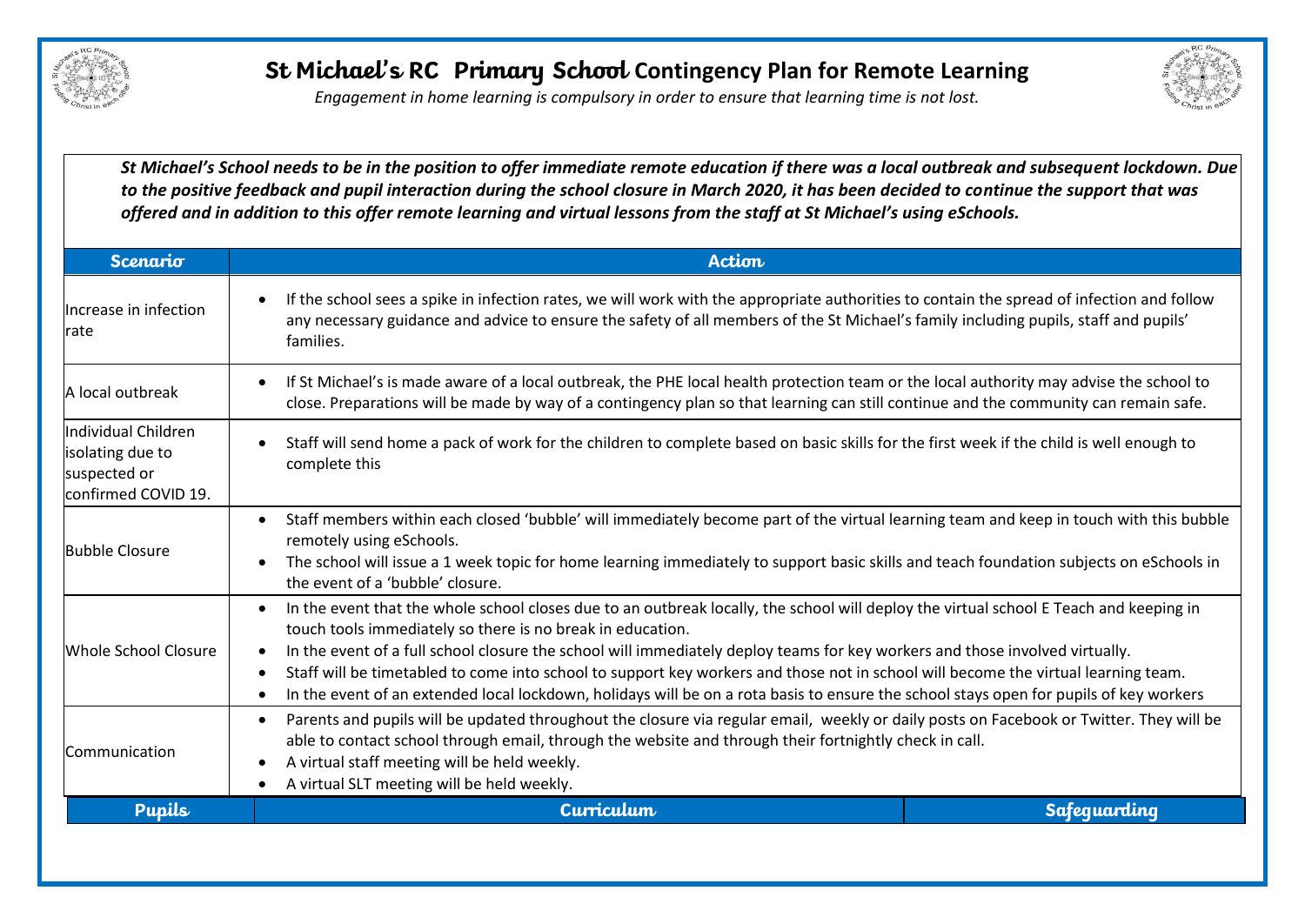|                                                                                                                            | St Michael's RC Primary School Contingency Plan for Remote Learning<br>Engagement in home learning is compulsory in order to ensure that learning time is not lost.                                                                                                                                                                                                                                                                                                                                                    |                                                                                                                                                |
|----------------------------------------------------------------------------------------------------------------------------|------------------------------------------------------------------------------------------------------------------------------------------------------------------------------------------------------------------------------------------------------------------------------------------------------------------------------------------------------------------------------------------------------------------------------------------------------------------------------------------------------------------------|------------------------------------------------------------------------------------------------------------------------------------------------|
| In the event of a child<br>receiving a positive test<br>and being in isolation for<br>10 days, assuming they<br>feel well. | Work pack to be sent home via email or paper copy to be posted through the door at a safe<br>distance<br><b>EYFS and Year 1</b><br><b>Reading</b>                                                                                                                                                                                                                                                                                                                                                                      |                                                                                                                                                |
| In the event of on child in<br>isolation for 14 days                                                                       | Read story books with children each day $-$ as you are reading talk about the<br>$\bullet$<br>characters and predict events.<br>Use toys or make puppets to act out stories while playing<br>Year 1 read some of school reading book or a book of choice for 5-10 minutes each<br>day                                                                                                                                                                                                                                  |                                                                                                                                                |
| In the event of shielding -<br>longer term absence                                                                         | Phonics<br>Complete pages from CGP book.<br>$\bullet$<br>EYFS use Phase 1 and 2 games on Phonics Play<br>https://www.phonicsplay.co.uk/resources<br>Year 1 use Phase 2 and 3 games on Phonics Play<br>https://www.phonicsplay.co.uk/resources<br><b>Writing</b><br>Practice drawing pictures with a range of different media - pencils, paints, natural<br>materials - Year 1 to label pictures with words or captions.<br>Complete fine motor ativity<br>$\bullet$<br>Complete letter formation activity<br>$\bullet$ | Weekly phone calls<br>Monthly home visits to check wellbeing for<br>those shielding<br>Teams/eSchools CW<br>Delivery of resources where needed |
|                                                                                                                            | <b>Maths</b><br>EYFS visit the White Rose website and access the video tutorials for the week<br>https://whiterosemaths.com/homelearning/early-years/<br>Year 1 visit the White Rose website and access the video tutorials for the week<br>Complete pages in Power Maths book<br>Sing counting songs and rhymes - use https://www.bbc.co.uk/teach/school-<br>radio/nursery-rhymes-songs-index/zhwdgwx to access a range of songs                                                                                      |                                                                                                                                                |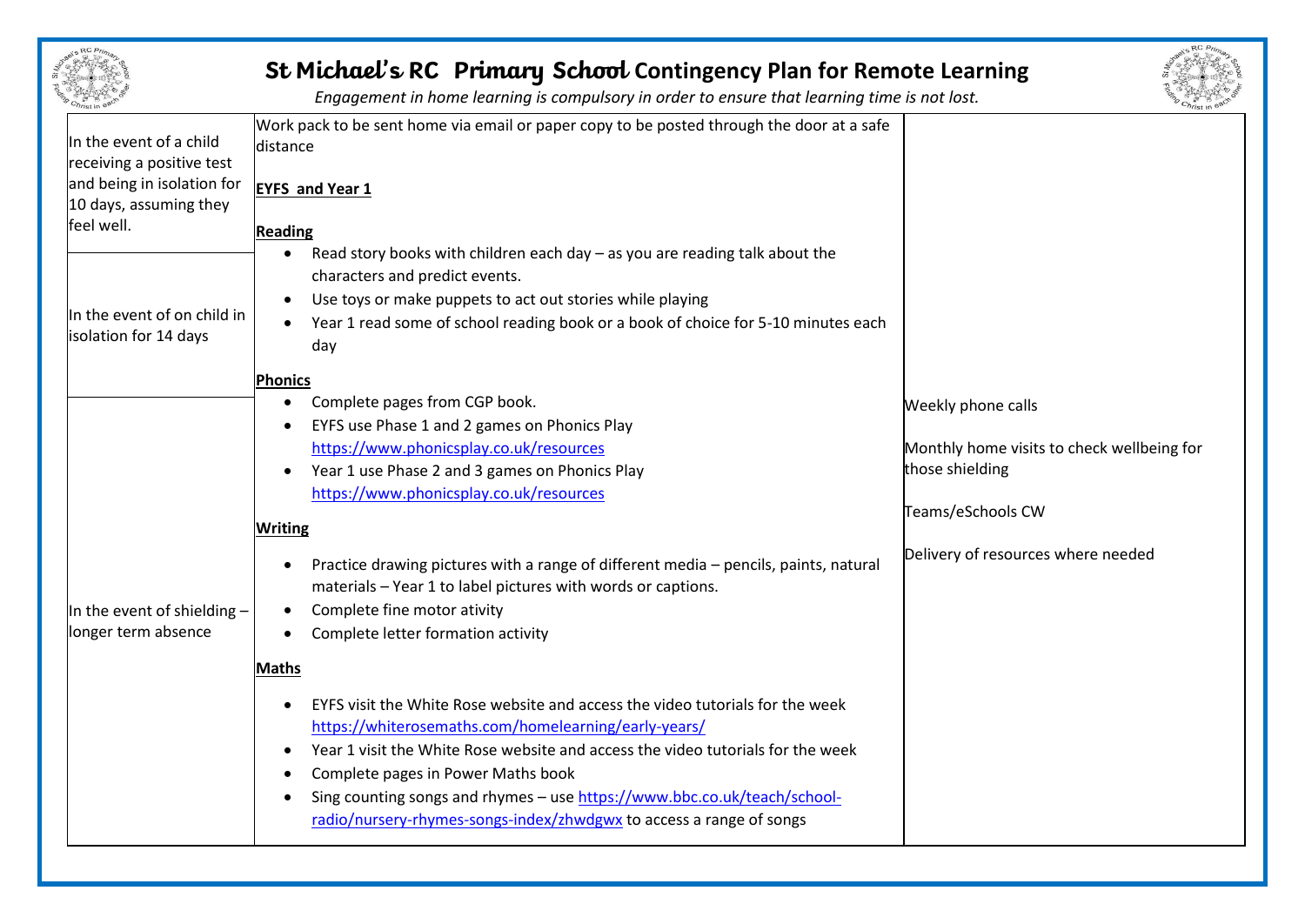



*Engagement in home learning is compulsory in order to ensure that learning time is not lost.*

### **Topic**

- After the initial first week the learning objective from the week missed will be sent home or added to eSchools for the child to complete and share with school
- Communication between the child and teacher will take place weekly through eSchools (the TA will release the class teacher to do this).

#### **Year 2 upwards**

#### **Reading**

- Read school reading book or a book of own choice for 15 minutes or more, every day.
- Use provided reading questions with own book.
- Complete comprehension activity.

#### **Spelling, punctuation and grammar**

- Spend time each day practising your spellings from the termly spelling list. The focus for the week will be shared
- Practice the assigned lists on Spelling Shed: <https://www.spellingshed.com/en-gb>. Logins can be found in reading records.
- Complete pages from CPG book.
- Complete the year group Spellings activities.

### **Writing**

- Practise handwriting using the sheets provided.
- Complete the attached writing activity

### **Maths**

- Visit the White Rose websit[e https://whiterosemaths.com/homelearning](https://whiterosemaths.com/homelearning) and access the video tutorials for the week
- Complete set pages in the Power Maths Practice Book.
- Use TT Rockstars to practise the times tables set for this week: <https://ttrockstars.com/> Logins can be found in reading records.

#### **Topic**

• After the initial first week the learning objective from the week missed will be sent home or added to eSchools for the child to complete and share with school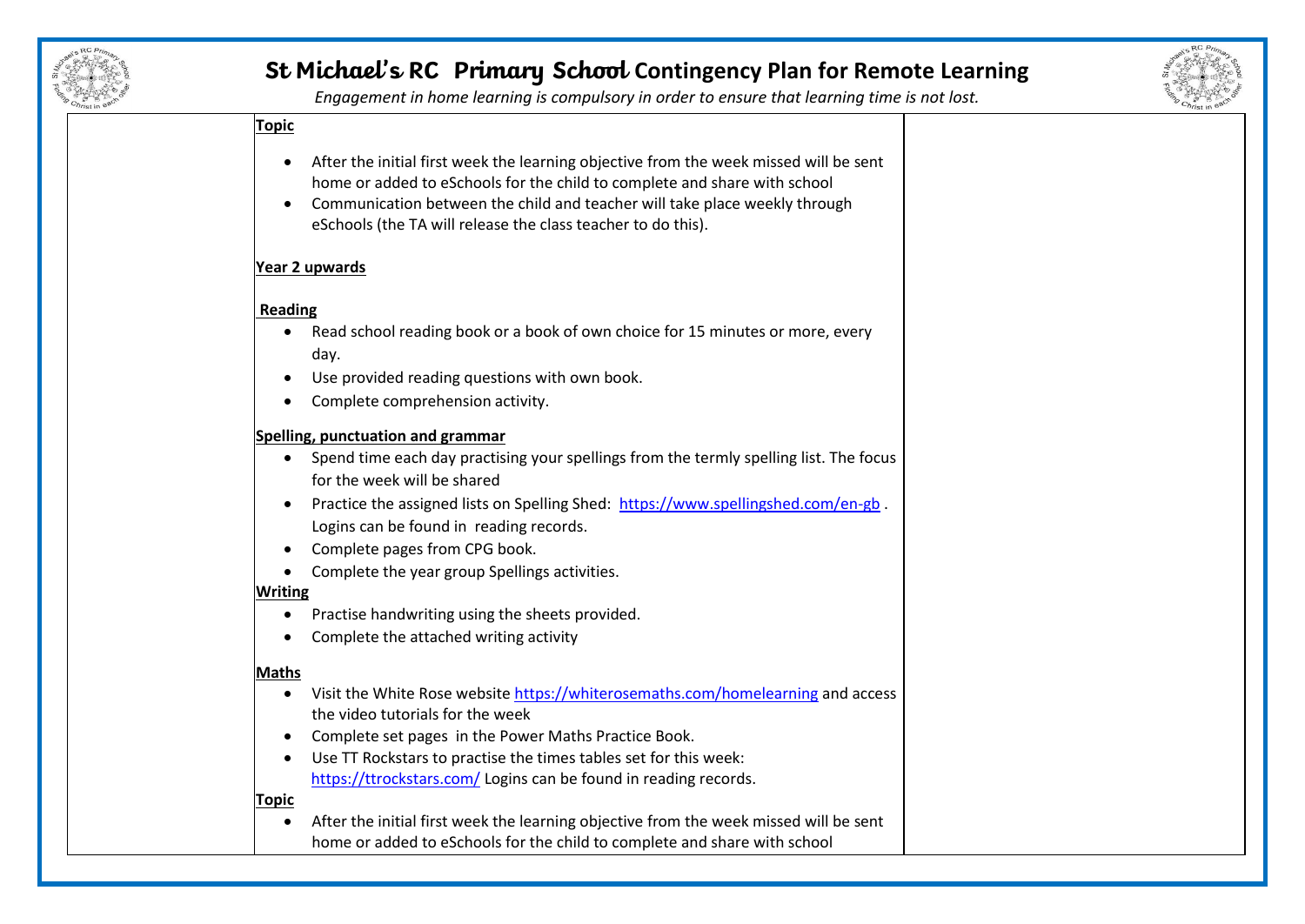



*Engagement in home learning is compulsory in order to ensure that learning time is not lost.*

• Communication between the child and teacher will take place weekly through eSchools (the TA will release the class teacher to do this).

| Curriculum                                                                                 | <b>Safequarding</b>                                                                                                                                                                                                                                                                                                                                                                                                                                                                                                                                                                                                                                                                                                                                                                              |
|--------------------------------------------------------------------------------------------|--------------------------------------------------------------------------------------------------------------------------------------------------------------------------------------------------------------------------------------------------------------------------------------------------------------------------------------------------------------------------------------------------------------------------------------------------------------------------------------------------------------------------------------------------------------------------------------------------------------------------------------------------------------------------------------------------------------------------------------------------------------------------------------------------|
| In the event of an outbreak in a bubble - therefore the bubble has to close If a bubble or | Weekly phone calls to all children in the class                                                                                                                                                                                                                                                                                                                                                                                                                                                                                                                                                                                                                                                                                                                                                  |
| the school locks down:                                                                     | • Home visits to any not responding or                                                                                                                                                                                                                                                                                                                                                                                                                                                                                                                                                                                                                                                                                                                                                           |
| <b>EYFS and Year 1</b>                                                                     | engaging                                                                                                                                                                                                                                                                                                                                                                                                                                                                                                                                                                                                                                                                                                                                                                                         |
| Work loaded between 3pm and 5pm the day before on eSchools<br>$\bullet$                    | • Teams/eSchools Collective worship                                                                                                                                                                                                                                                                                                                                                                                                                                                                                                                                                                                                                                                                                                                                                              |
| Maths - Whiterose curriculum<br>$\bullet$                                                  | • Class Zoom if possible                                                                                                                                                                                                                                                                                                                                                                                                                                                                                                                                                                                                                                                                                                                                                                         |
| Literacy - 1 online recorded phonics lesson and 1 online recorded story time with          | • Weekly paper copies of the work to be                                                                                                                                                                                                                                                                                                                                                                                                                                                                                                                                                                                                                                                                                                                                                          |
| teacher                                                                                    | circulated to those who cannot access the                                                                                                                                                                                                                                                                                                                                                                                                                                                                                                                                                                                                                                                                                                                                                        |
| Learning through Play- recorded online play challenge from class teacher                   | technology: work to be photographed and                                                                                                                                                                                                                                                                                                                                                                                                                                                                                                                                                                                                                                                                                                                                                          |
| Other subjects weekly focus with research opportunities and links to online learning       | emailed or returned to the quarantine box (72                                                                                                                                                                                                                                                                                                                                                                                                                                                                                                                                                                                                                                                                                                                                                    |
|                                                                                            | hours).                                                                                                                                                                                                                                                                                                                                                                                                                                                                                                                                                                                                                                                                                                                                                                                          |
| $\bullet$                                                                                  |                                                                                                                                                                                                                                                                                                                                                                                                                                                                                                                                                                                                                                                                                                                                                                                                  |
|                                                                                            |                                                                                                                                                                                                                                                                                                                                                                                                                                                                                                                                                                                                                                                                                                                                                                                                  |
|                                                                                            |                                                                                                                                                                                                                                                                                                                                                                                                                                                                                                                                                                                                                                                                                                                                                                                                  |
|                                                                                            |                                                                                                                                                                                                                                                                                                                                                                                                                                                                                                                                                                                                                                                                                                                                                                                                  |
|                                                                                            |                                                                                                                                                                                                                                                                                                                                                                                                                                                                                                                                                                                                                                                                                                                                                                                                  |
|                                                                                            |                                                                                                                                                                                                                                                                                                                                                                                                                                                                                                                                                                                                                                                                                                                                                                                                  |
|                                                                                            |                                                                                                                                                                                                                                                                                                                                                                                                                                                                                                                                                                                                                                                                                                                                                                                                  |
|                                                                                            |                                                                                                                                                                                                                                                                                                                                                                                                                                                                                                                                                                                                                                                                                                                                                                                                  |
|                                                                                            |                                                                                                                                                                                                                                                                                                                                                                                                                                                                                                                                                                                                                                                                                                                                                                                                  |
|                                                                                            |                                                                                                                                                                                                                                                                                                                                                                                                                                                                                                                                                                                                                                                                                                                                                                                                  |
|                                                                                            |                                                                                                                                                                                                                                                                                                                                                                                                                                                                                                                                                                                                                                                                                                                                                                                                  |
|                                                                                            |                                                                                                                                                                                                                                                                                                                                                                                                                                                                                                                                                                                                                                                                                                                                                                                                  |
|                                                                                            |                                                                                                                                                                                                                                                                                                                                                                                                                                                                                                                                                                                                                                                                                                                                                                                                  |
| they have to engage.                                                                       |                                                                                                                                                                                                                                                                                                                                                                                                                                                                                                                                                                                                                                                                                                                                                                                                  |
| • Answers to maths and comprehension questions will be sent to parents.                    |                                                                                                                                                                                                                                                                                                                                                                                                                                                                                                                                                                                                                                                                                                                                                                                                  |
| . Photographs of work done should be uploaded by 5pm on the day completed, to be           |                                                                                                                                                                                                                                                                                                                                                                                                                                                                                                                                                                                                                                                                                                                                                                                                  |
| reviewed by the teachers.                                                                  |                                                                                                                                                                                                                                                                                                                                                                                                                                                                                                                                                                                                                                                                                                                                                                                                  |
|                                                                                            | through Oak Academy or BBC Teach Wise or a video or powerpoint from the teacher<br>Handwriting focus and number formation focus<br>CPG books to work in<br><b>Year 2 Upwards</b><br>. Work loaded between 3pm and 5pm the day before on eSchools<br>• Maths - Whiterose and 1 online recorded lesson.<br>• English - text-based planning, as we would in school, with videos of the teacher reading<br>chapters / explaining<br>Online recorded lesson 3 times that week with an English focus.<br>• Other subjects weekly focus with research opportunities and links to online learning<br>through Oak Academy or BBC Teach Wise or a video or powerpoint from the teacher<br><b>Whole School</b><br>• Action SLT to ensure that those who did not engage during lockdown are fully aware that |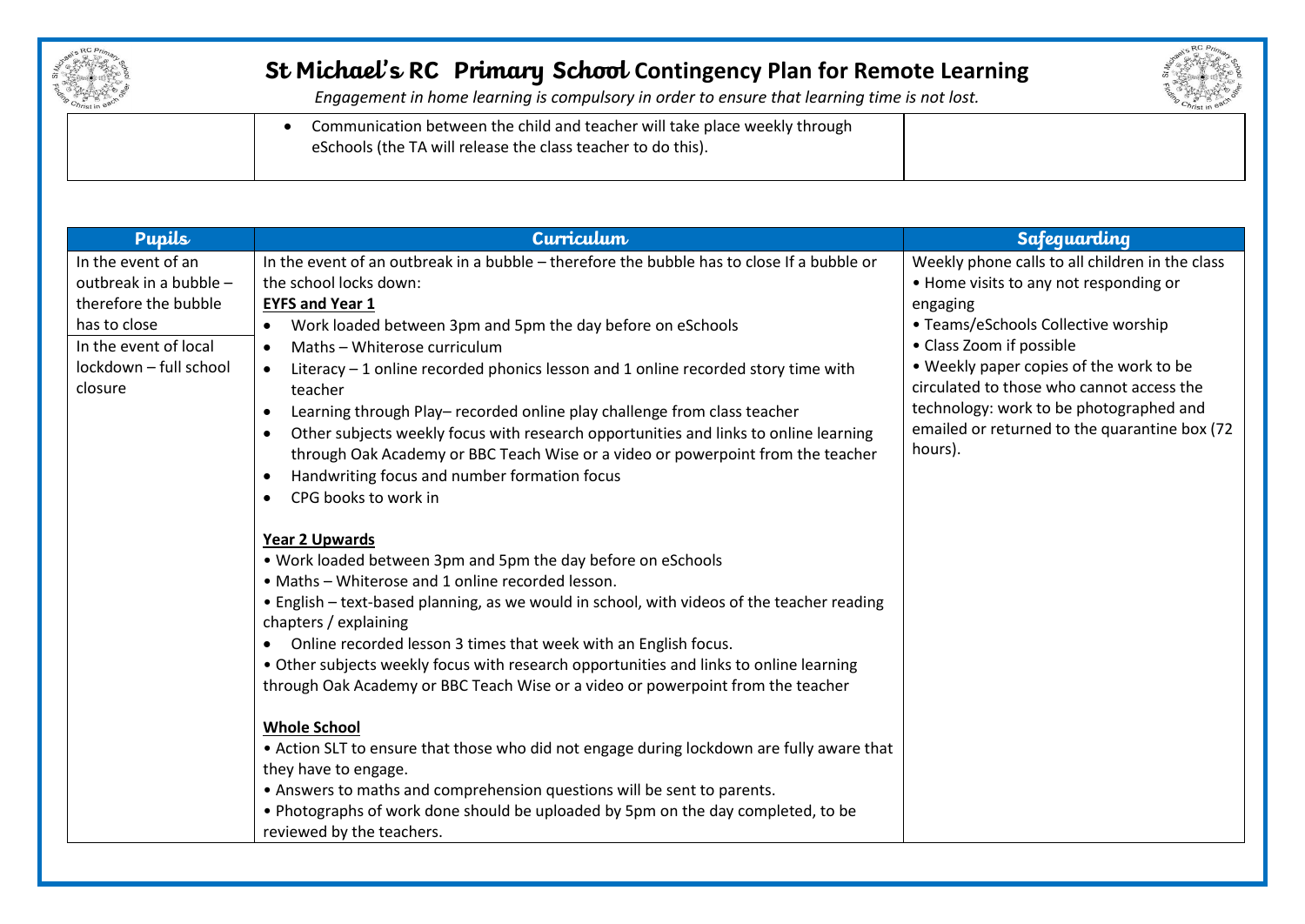|                                                                                                                                                                                                                                                                                                                                                                                                                                                                 | St Michael's RC Primary School Contingency Plan for Remote Learning<br>Engagement in home learning is compulsory in order to ensure that learning time is not lost.                                                                                                                                                                                                                                                                                                                                                                                                                                                                                                                         |                                                                                                                                                                                                                   |
|-----------------------------------------------------------------------------------------------------------------------------------------------------------------------------------------------------------------------------------------------------------------------------------------------------------------------------------------------------------------------------------------------------------------------------------------------------------------|---------------------------------------------------------------------------------------------------------------------------------------------------------------------------------------------------------------------------------------------------------------------------------------------------------------------------------------------------------------------------------------------------------------------------------------------------------------------------------------------------------------------------------------------------------------------------------------------------------------------------------------------------------------------------------------------|-------------------------------------------------------------------------------------------------------------------------------------------------------------------------------------------------------------------|
|                                                                                                                                                                                                                                                                                                                                                                                                                                                                 | • Feedback in the form of questions to be given in a timely manner, which the children<br>should respond to.<br>• Communication between staff and pupils through the day – questions etc – to be via<br>eSchools<br>• Daily Collective Worship for all 10.30am on eSchools<br>Weekly whole school collective worship on Facebook<br>٠<br>Weekly physical activities - added to Facebook<br>٠<br>1:1 support if your child receives 1:1 support and they are isolating, a more bespoke<br>programme of support will be set up. This may include phone calls / video chats with your<br>child's 1:1 support. They will usually be expected to still complete the learning set on<br>eSchools. |                                                                                                                                                                                                                   |
| <b>Teaching Staff</b>                                                                                                                                                                                                                                                                                                                                                                                                                                           | <b>Curriculum</b>                                                                                                                                                                                                                                                                                                                                                                                                                                                                                                                                                                                                                                                                           | Wellbeing                                                                                                                                                                                                         |
| In the event of a staff<br>member receiving a<br>positive test and being<br>in isolation for 10 days,<br>assuming they feel well.<br>In the event of isolation<br>for 14 days due to<br>contact with a positive<br>case out of school (e.g.:<br>Track and Trace)<br>In the event that a<br>member of staff's<br>children are forced to<br>isolate due to their<br>bubble closing and they<br>have no one to support<br>them in looking after<br>their children. | The bubble will close as that staff member is part of the bubble and we will revert to<br>lockdown remote teaching and learning as detailed above.<br>The bubble will remain open and will be covered by another member of staff.<br>The teacher will be expected to set work for class.<br>The teacher should continue to plan, prepare lessons and will be asked to deliver daily face<br>to face teaching via Teams or eSchools for maths and english.<br>School will share this with the class on the whiteboard.                                                                                                                                                                       | Regular contact between the team -<br>$\bullet$<br>Teams phone<br>Regular check-ins to discuss workload and<br>$\bullet$<br>how things are working<br>Regular working patterns to be<br>$\bullet$<br>acknowledged |
| In the event of a staff<br>member receiving a<br>positive test and being<br>in isolation for 10 days,                                                                                                                                                                                                                                                                                                                                                           | The bubble will remain open and another member of staff will teach the class<br>It is expected that the children are taught following the programme below<br><b>EYFS and Year 1</b>                                                                                                                                                                                                                                                                                                                                                                                                                                                                                                         |                                                                                                                                                                                                                   |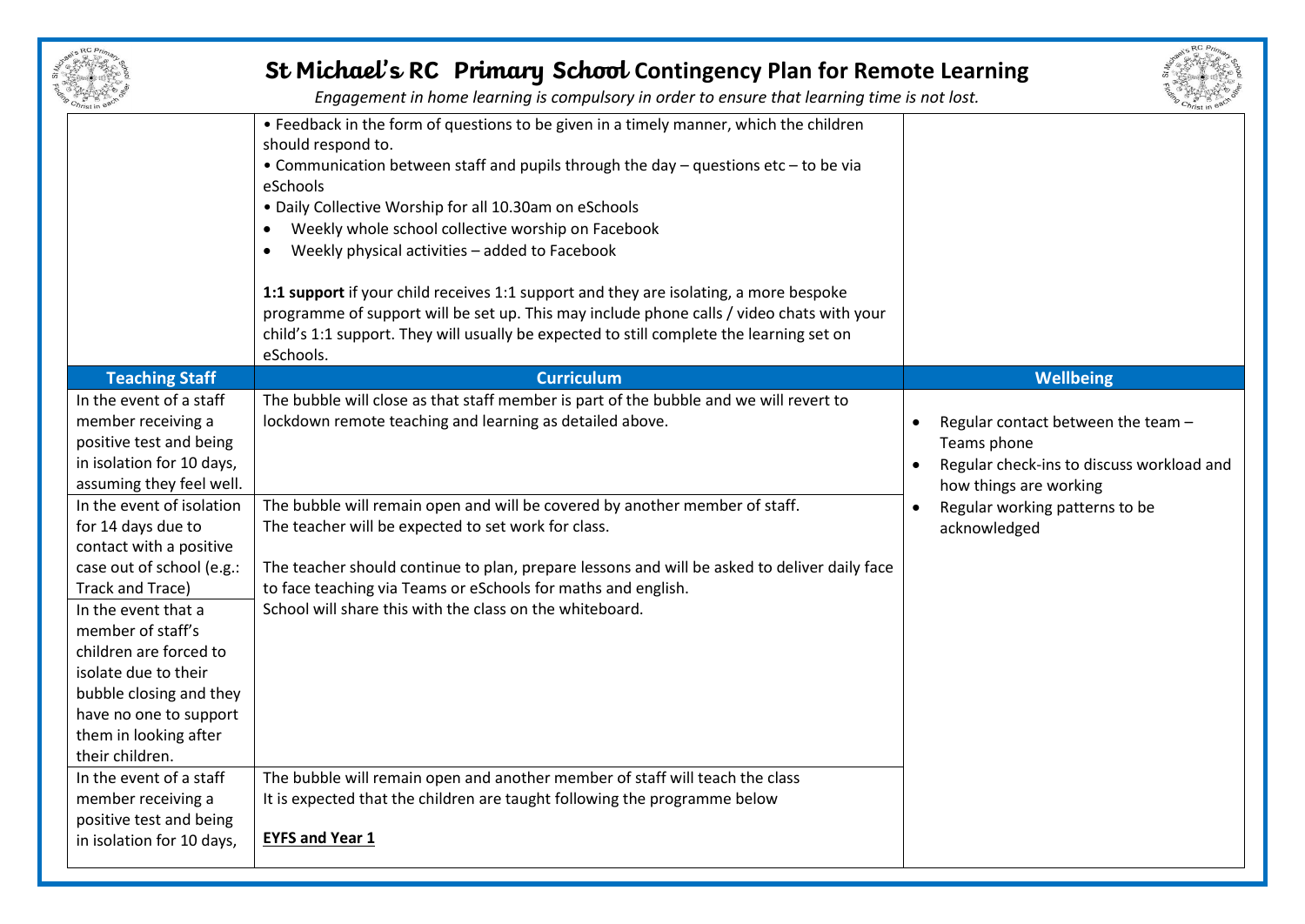



*Engagement in home learning is compulsory in order to ensure that learning time is not lost.*

| assuming they are | <b>Phonics</b>                                                                                                      |  |
|-------------------|---------------------------------------------------------------------------------------------------------------------|--|
| unwell            | Complete the phonics sessions from the phonics overview<br>$\bullet$                                                |  |
|                   | Complete pages from CGP book<br>$\bullet$                                                                           |  |
|                   | <b>Maths</b>                                                                                                        |  |
|                   | Visit the White Rose website and access the tutorials for that week -                                               |  |
|                   | https://whiterosemaths.com/homelearning/                                                                            |  |
|                   | <b>Topic</b>                                                                                                        |  |
|                   | Access continuous provision and see medium term plan to complete topic activity<br>$\bullet$                        |  |
|                   | <b>Reading</b>                                                                                                      |  |
|                   | Individual or group reading activity where suitable<br>$\bullet$                                                    |  |
|                   |                                                                                                                     |  |
|                   | <b>Year 2 Upwards</b>                                                                                               |  |
|                   | <b>Reading</b>                                                                                                      |  |
|                   | Read school reading book or a book of own choice for 15 minutes or more, every<br>$\bullet$                         |  |
|                   | day.                                                                                                                |  |
|                   | Complete comprehension activity.                                                                                    |  |
|                   |                                                                                                                     |  |
|                   | Spelling, punctuation and grammar                                                                                   |  |
|                   | Spend time each day practising spellings from the termly spelling list. The focus for<br>$\bullet$                  |  |
|                   | the week will be shared                                                                                             |  |
|                   | Practice the assigned lists on Spelling Shed: https://www.spellingshed.com/en-gb<br>$\bullet$                       |  |
|                   | . Logins can be found in reading records.                                                                           |  |
|                   | Complete pages from CPG book.<br>$\bullet$                                                                          |  |
|                   | • Complete the year group Spellings activities.                                                                     |  |
|                   | <b>Writing</b>                                                                                                      |  |
|                   | Practise handwriting using the sheets provided.<br>$\bullet$                                                        |  |
|                   | Complete writing activity from medium term plan                                                                     |  |
|                   |                                                                                                                     |  |
|                   | <b>Maths</b>                                                                                                        |  |
|                   | Visit the White Rose website https://whiterosemaths.com/homelearning and<br>access the video tutorials for the week |  |
|                   | <b>Topic</b>                                                                                                        |  |
|                   | Topic task following the lessons being covered in class that week. This may be the screens                          |  |
|                   | from the lesson being uploaded onto eSchools (if appropriate i.e. if the resources required                         |  |
|                   |                                                                                                                     |  |
|                   | for the lessons are already at home). If the lessons being taught in class are not able to be                       |  |